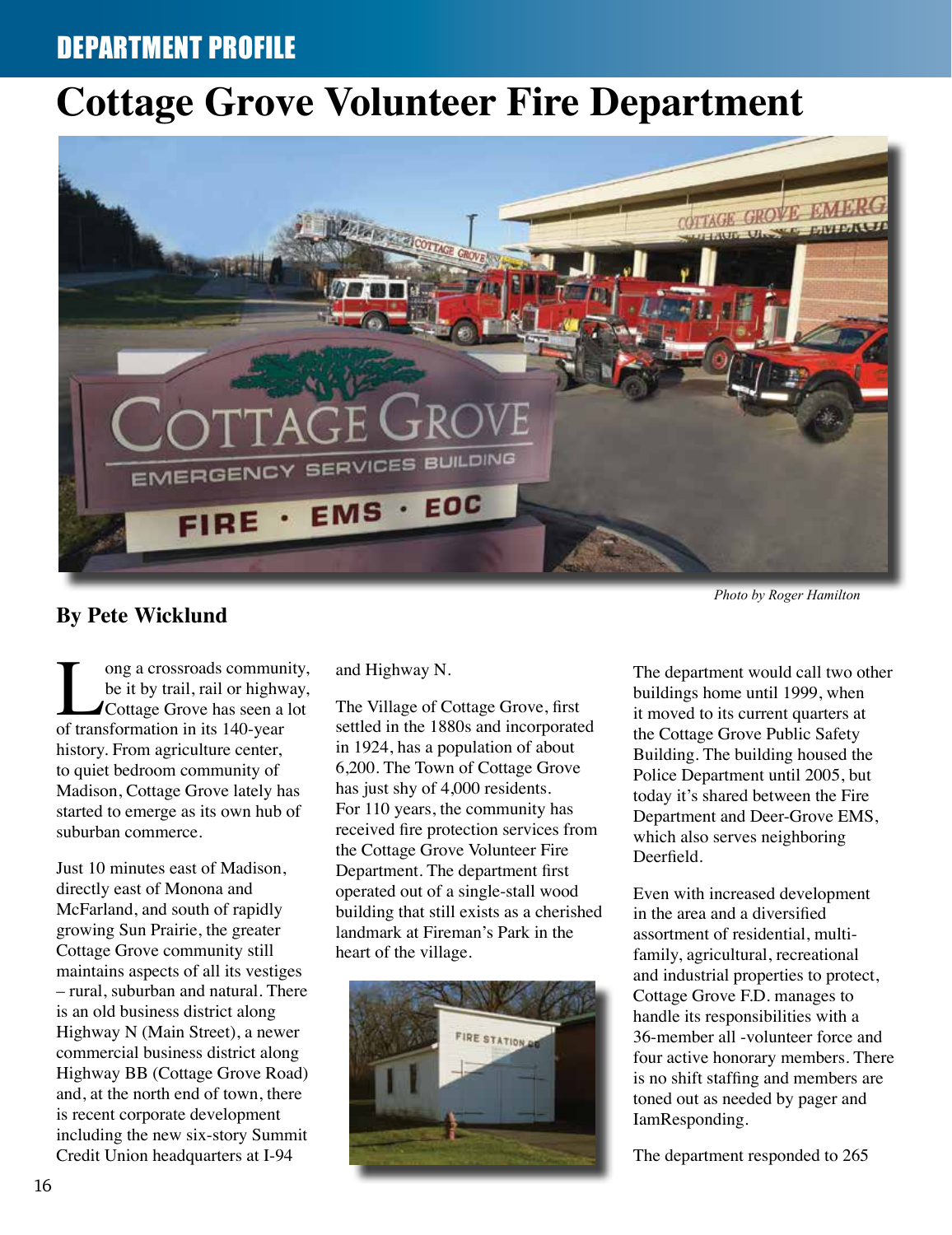#### **Note: WSFA recommends practicing social distancing and mask wearing.**

calls in 2019, 306 in 2018. Part of the reason for the heavy 2018 volume was a construction project on Interstate 90 that reduced traffic lanes and resulted in several crashes.

The department's service area encompasses 48 square miles. In addition to the village and Town of Cottage Grove, the department serves a portion of the Town of Pleasant Springs. The department is responsible for 16 miles of Interstate 90 in Pleasant Springs, about four miles of I-94 in Cottage Grove and a section of Highway 12/18.

Included in that territory is a central control center for American Transmission Company, a Dane County Highway Department shop, the county medical examiner's office and backup 911 center at the station, a landmark Co-op propane and grain site, a Hydrite chemical plant, four schools and several nursing homes and assisted living facilities.

Recreational amenities include a starting terminus for the Glacier-Drumlin State Trail and a portion of Lake Kegonsa State Park.

### All-volunteer force

Membership has had its peaks and valleys over the years. When Nick Archibald first came on as department chief in 2018, it was probably the lowest it had been, at just 28 members. But last year the department had "a huge increase," picking up 12 people. Five of those have since moved on.

But Archibald, a 14-year veteran of the department, notes that the department is holding its own with daytime response. Several members work in town; there are a couple of members who work in public safety on third shift and are available for fire calls during the daytime; and, lately, daytime availability has



*Members of the Cottage Grove Fire Department pose for a Group Photo Photo by Todd Rueter*

been augmented by some members working at home due to COVID.

Cottage Grove does have automatic aid for structure fires. From the north, it's Sun Prairie Fire that responds, while Deerfield comes in from the east, and if it's down near the Town of Pleasant Springs, then it's McFarland F.D. which helps out. "We can easily get a truck out during the day," Archibald said. "If it's a bigger one, we'll rely on some more mutual aid."

for much of the apparatus. Tenders and the old brush truck are owned exclusively by the town.

The municipalities also share vehicle maintenance and fuel costs and utility and insurance costs for the station. The fire company owns the antique parade truck, department ATV and its trailer as well as some of the smaller tools.

The department runs on a modest



*Cottage Grove firefighters battle a Garbage truck fire.* Photo by Roger Hamilton

The department is officially a private company that receives funding and oversight from a joint fire committee made up with representatives from the town and the village. The municipalities share operational costs annual budget of \$111,000. Members receive no pay for calls and just a modest stipend for attending monthly drills and performing apparatus/equipment maintenance inspection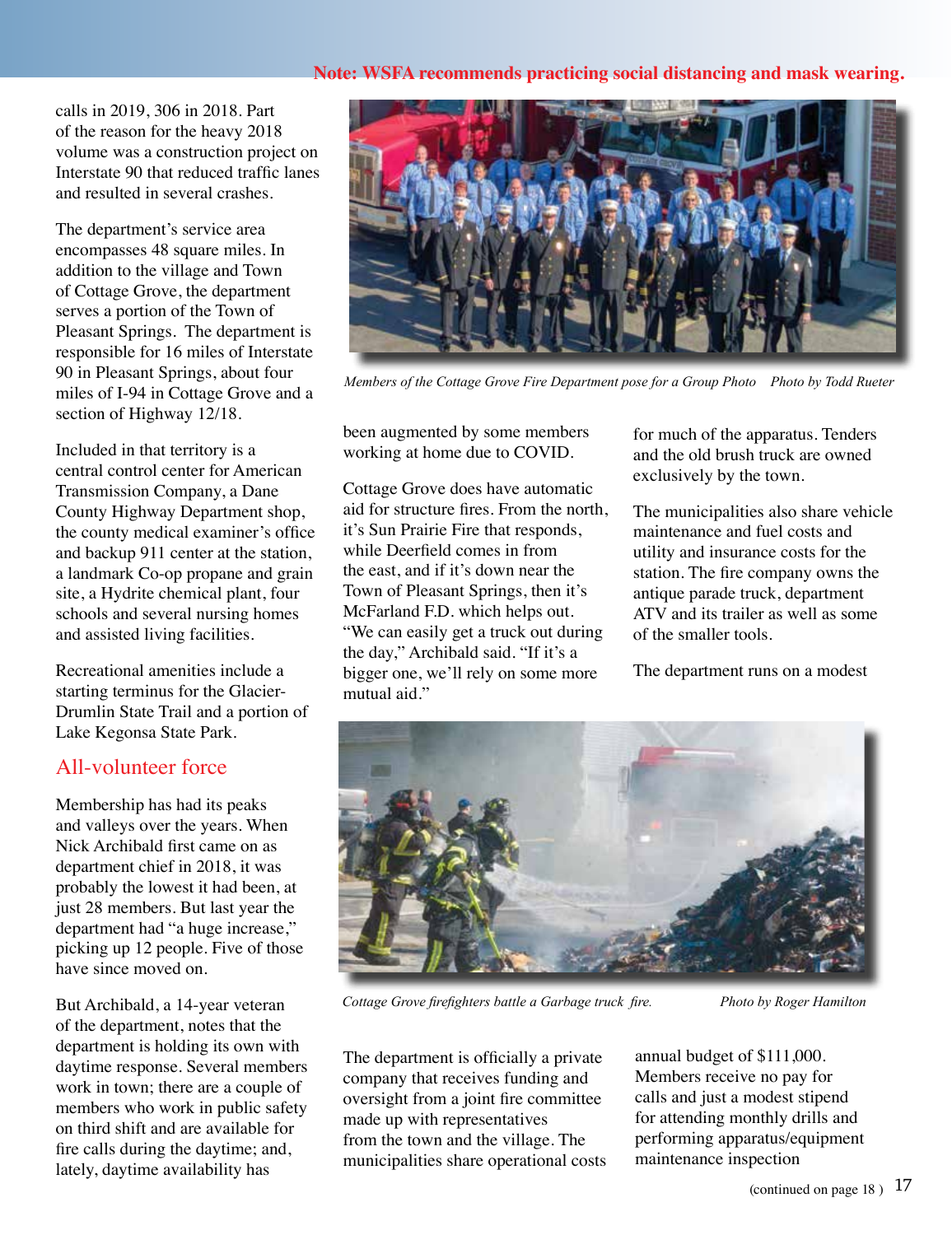# DEPARTMENT PROFILE

#### ( Continued from page 17 )

"I think the members here are really proud of what they do," said Asst. Chief April Hammond, a 19-year member of the department and the third generation of her family to serve Cottage Grove F.D. "I think they try really hard and just like every other volunteer they are here for the community."

Lt. Erik Severson, who oversees the department's Fire Prevention Division and handles the bulk of the department's fire inspections, does receive compensation from the municipalities for inspecting. His regular job, in the ER at St. Mary's Hospital in Janesville, offers him flexibility to conduct the inspections Severson has served the department for more than a quarter century and is a secondgeneration member.

The chief is elected by the membership and officers are appointed by the chief. As noted, Archibald, an HVAC mechanic by training, has been chief since 2018. Previous chief Bruce Boxrucker was with the department for more than 36 years and was chief for 22 of those. He retired in 2017.

#### COVID impacts fundraiser

Traditionally the department augments its budget with funds raised at its Firemen's festival, which up until 2020 had been held annually over Father's Day weekend since 1931. Like so many events this past year, the pandemic caused the festival last summer to be canceled.

Archibald and Hammond noted that several people in the community realized how the loss of the festival would affect the department's goals to purchase extra equipment and gear and as a result, the department received several checks in the mail.

 "I think the community really came together knowing it was hard for us not to have it this year," Hammond said.



 *Structure Fire on HwyMM in the Town of Cottage Grove Photo by Rachel Scott*

The department was able to carry out a smaller fundraiser last year — its annual corned beef and cabbage dinner. The dinner took place in March the day before schools were shut down in the state. The department offered a drive-up format for the event.

#### A mix of calls

With several major highways and interstates in its jurisdiction, crash calls typically accounted for much of the department's call volume, although the department the past couple of years has seen several fire calls added into the mix.

November is when the department does its annual extrication training. Archibald notes that the department usually gets about 10 cars to work on. This past fall, a training scenario had cars resting on Jersey barriers, the concrete walls that divide construction lanes.

Extrication tools have been carried on the department's Engine 4 and the department's heavy rescue was second-due for crash calls. But the department has also equipped its new brush truck with a set of

battery-powered tools and that rig is now first out for crashes.

Recent significant calls include a major house fire on Sept. 14 on

> Highway BB. Another major house fire was fought in 2019 on Highway MN. The department also responded with its ladder and engine to the July 2018 Sun Prairie Downtown gas explosion.

While Cottage Grove F.D. does not provide EMS services, they do assist Deer-Grove EMS from time to time on PNB calls and when there is a need for a driver. But department members keep up on CPR skills, which proved valuable during a call last August.

A motorist drove up to the station

with a PNB passenger in his car. Luckily, the department happened to be having its officer meeting that night. Alerted by the driver's honking the car's horn, department members went to work. Deer-Grove EMS crews were not in the station at the time.

 "We actually got a save out of it," Archibald noted. In fact, Hammond said the patient was reported to be talking and sitting up within an hour.

But when the page was dispatched with the address of the fire station. nearly the entire department showed up, thinking the worse that something had happened to a fellow member.

With its rapid-response brush/crash truck in service, the department is next looking at replacing Engine 3, which is nearing 25 years of service. The Fire Commission has approved purchasing a replacement this year with delivery expected in 2022. Archibald said the department has already speced out what it wants and has obtained prices. The rig will be a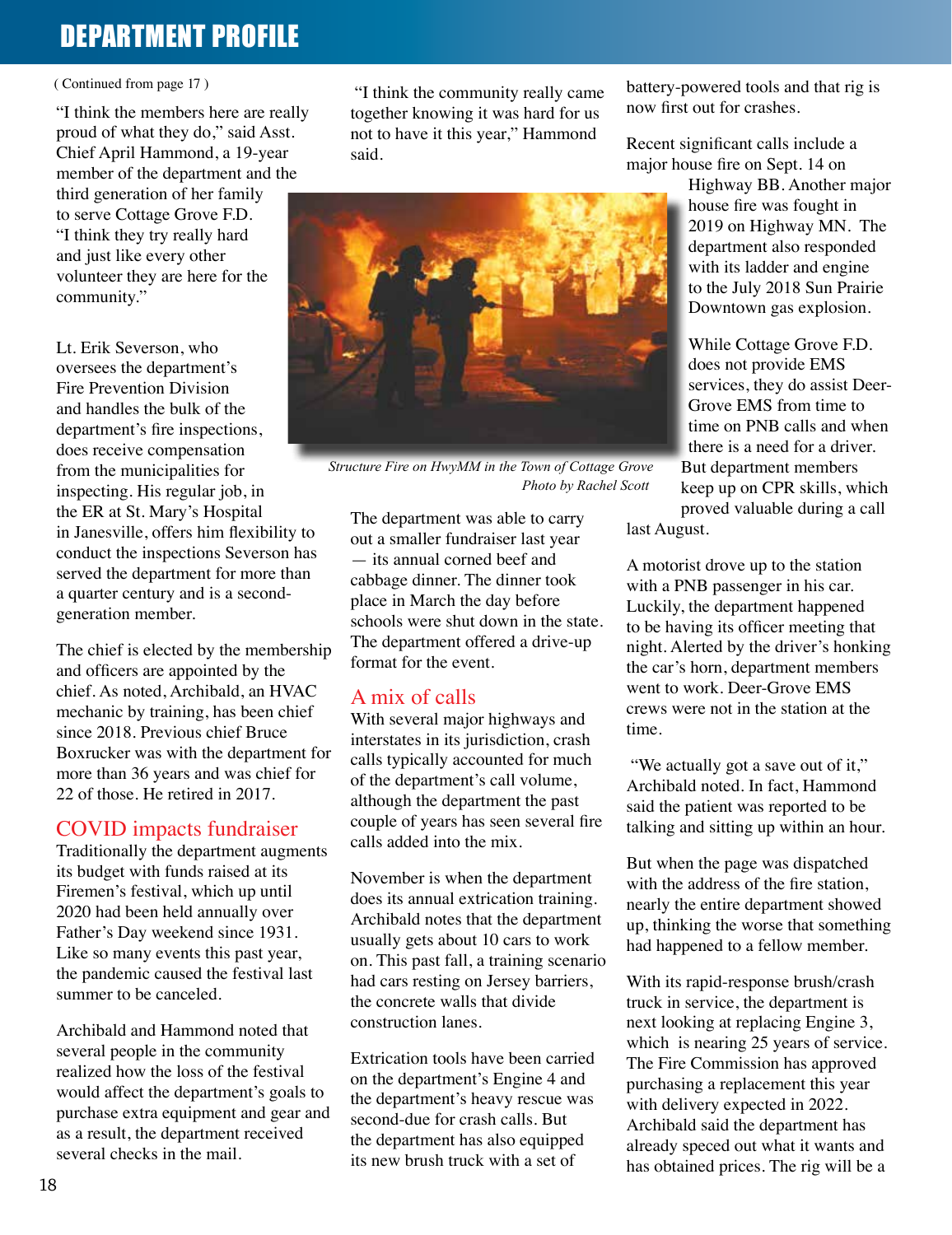pumper tanker, with a 2,000-gallon tank and a large-volume pump.

 "When we have rural calls, we'll go out the door with that first," said Archibald.

Meanwhile, recruitment and retention are continuing to be addressed. The department recently received a Safer Grant and part of those funds will be used to replace the sign outside the station with an LED message sign that will be used for recruitment. The sign will also be used to celebrate and recognize "who we are and who we have on the department," said Hammond.

The department also plans to send out flyers to every household in Cottage Grove once a year to inform residents how the department operates and that they are looking for volunteers.

### Department officers:

Nick Archibald, Chief April Hammond, Assistant Chief Jess Robinson, Assistant Chief Mark Kudrna, Captain Lance Severson, Captain Jason Helgeland, Lieutenant Erik Severson, Lieutenant Jason Kudrna, Lieutenant



*The full Bay area as seen from above.*



*Chief Nick Archibald poses with the 1950 American LaFrance GMC Pumper*

### Apparatus:

L1 — 2003 E-One Platform Ladder, 95-foot stick, 2,000 GPM Hale pump, 300-gallon water tank, 10-gallon foam tank with a foam-pro injection system.

E3 — 1996 Custom Fire Peterbilt Pumper, 1500 GPM 2 stage Waterous pump, 990-gallon water tank, 20-gallon foam tank with a foam-pro injection system.

E4 — 2008 Pierce Contender Pumper, 1500 GPM Waterous pump, 1,000-gallon water tank, 20-gallon foam tank with a foam-pro injection system.

T1 —2000 Monroe Fire Peterbilt Tender, 450 GPM pump, 2,100-gallon water tank

T2 — 1997 Custom Fire Peterbilt Tender, 450 GPM pump, 3,650-gallon water tank

S1 — 1998 Custom Fire Peterbilt Squad, On board cascade system with air fill containment system.

B1— 2020 Midwest Fire Ford F-550 Brush Truck, 400 GPM pump, 400-gallon water tank, 12-gallon foam tank with Trident foam mate system.

UTV 1 — 2019 Polaris Ranger XP900, Kimtek pump/rescue skid, 65 GPM pump, 70-gallon water tank

Parade Truck — 1950 American LaFrance GMC Pumper

# **Cottage Grove Community**





Ottage Grove is a suburb of Madison with a population of 6,904, It is considered one of the best places to live in Wisconsin. Madison with a population of 6,904, It is considered one of

Cottage Grove is a safe, friendly, and attractive community for businesses, neighbors, and families to live, learn, work, play, and enjoy the richness and opportunities of a growing village.

Many families and young professionals live in Cottage Grove. The public schools are highly rated.

Both our residents and visitors enjoy our many excellent parks and attractions.

Explore everything this area has to offer, from activities and attractions, to fairs and festivals, there's something here for everybody!

Come visit us in Cottage Grove for your next Wisconsin vacation.

*(Information from Cottage Grove Community Guide)*